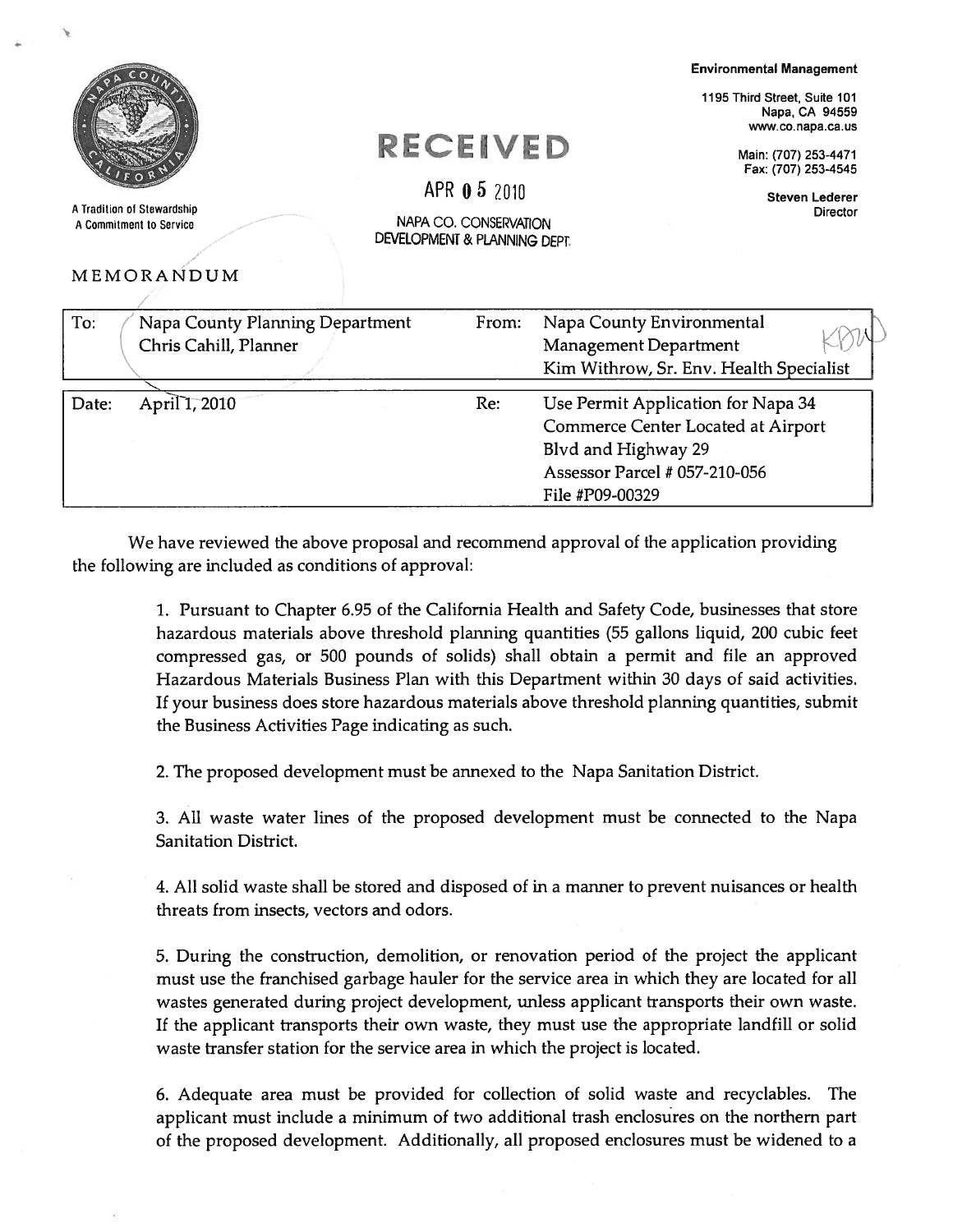## Withrow, Kim

| From:                   | Jeff Leonhardt [jleonhardt@rmw.com]                   |
|-------------------------|-------------------------------------------------------|
| Sent:                   | Wednesday, March 24, 2010 2:54 PM                     |
| To:                     | Cahill, Christopher                                   |
| cc:                     | Withrow, Kim                                          |
| Subject:                | Napa Commerce Center - trash enclosures revisions and |
| <b>Importance:</b> High |                                                       |
|                         |                                                       |

Chris,

<sup>I</sup> think it would be helpful for the rest of the project team to receive <sup>a</sup> recap of the conference call we had with Kim Withrow regarding the trash enclosure agreemen<sup>t</sup> we reached. What follows is my understanding of the requirements and my take on items we discussed:

- <sup>I</sup> have read the "Solid Waste and Recycling Enclosure Standards" documents and it appears that roofs above trash enclosures are required only when the enclosure is intended to serve <sup>a</sup> food preparation facility / tenant. <sup>I</sup> am assuming that because no food preparation facilities / tenants are proposed nor anticipated, roofs are not required at the enclosures for this project.
- $\bullet~$  The southern portion of the site (buildings F, G & H) does not need additional enclosures.
- •The project needs two additional trash enclosures to service the northern half of the site.
- • All enclosures need to comply with the requirements detailed in the "Solid Waste and Recycling Enclosure Standards", not limited to, but specifically to accommodate an increased inside clear width. Kim mentioned an inside clear width of 18' but I assume she meant 16' as that is what is shown in Exhibits A, B & C in the "Solid Waste and Recycling Enclosure Standards" sent to me via PDF.
- As <sup>a</sup> result of the widening of the <sup>3</sup> enclosures shown currently serving the northern <sup>5</sup> buildings and as <sup>a</sup> result of the need to provide <sup>2</sup> additional enclosures at the northern half of the site, it is likely that between <sup>6</sup> and <sup>9</sup> parking stalls will need to be eliminated. Accordingly, the total area of buildings A, B, C, <sup>D</sup> & <sup>E</sup> will need to be reduced as needed to maintain the minimum parking ratios compare<sup>d</sup> to building area. RMW will demonstrate compliance with these requirements prior to any building permits being issued.
- Ultimately, because of my limited time availability to adjust the submittal documentation at this time, the Planning and Environmental Engineering departments have agree<sup>d</sup> to add <sup>a</sup> condition of approva<sup>l</sup> that states that the project design will be adjusted as described above to allow for the project to demonstrate compliance at <sup>a</sup> later date and that no building permits shall be issued until compliance is demonstrated.

Please let me know if you take exception to anything stated above.

Thanks much,

Jeff Leonhardt LEED AP **Principal** 

**RMW** architecture & interiors 1718 3rd Street, Suite 101 Sacramento, CA 95811 Tel 916.449.1400 x405 Fax 916.449.1414 jleonhardt@rmw.com www.rmw.com